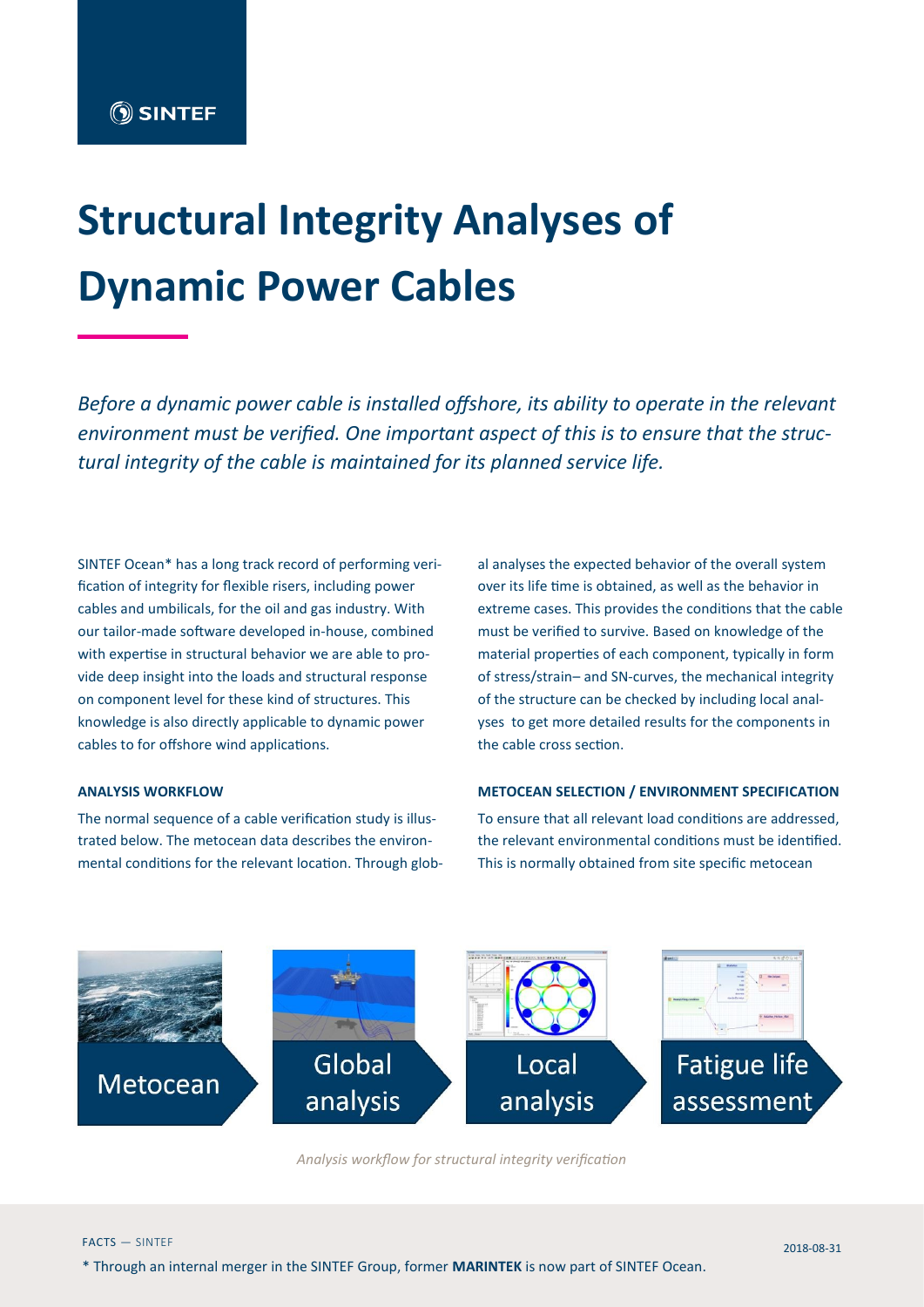data, providing probability distributions for loads such as current, wave and wind conditions.

Based on these distributions, the **extreme load** conditions that the structure shall survive are identified, as well as the less severe but persistent conditions during its entire service life, the **fatigue loads**.

# **SYSTEM BEHAVIOUR AND GLOBAL RESPONSE ANALYSES**

The dynamic behavior of the cable depends on its mechanical properties as well as the system geometry between seabed and the floater. The cable properties in terms of torsional-, axial- and bending-stiffness can be provided by FE analysis or by testing.

The boundary conditions of the cable are defined in terms of the transition to a static part at the seabed and the connection to a floating vessel at the top end. The floater motions must also be part of the analyses. To obtain the floater motions a separate analysis may be required to establish it's response to the sea state and environment,

influenced by the vessel design itself and the applied mooring system.

The top connection that transferes the loads to the cable is usually a critical location. This connection will normally include a bending stiffener or a bellmouth to reduce and distribute the loads experienced by the cable. The suspended geometry of the cable may be a catenary shape or different forms of wave shapes enabled by use of buoyancy modules.

Once the global system is established, the metocean data are applied to provide cable **response** to the **extreme loads,** as well as the **response** to the **fatigue loads** experienced over the lifetime. This would typically be done using our SIMA/RIFLEX software. [1,2]

## **CROSS SECTION ANALYSES**

The **global properties** such as bending and axial stiffness can be obtained by FE analyses. To capture nonlinear effects due to internal friction, the individual components



*Power cable connecting an offshore wind platform with a layzy wave configuration*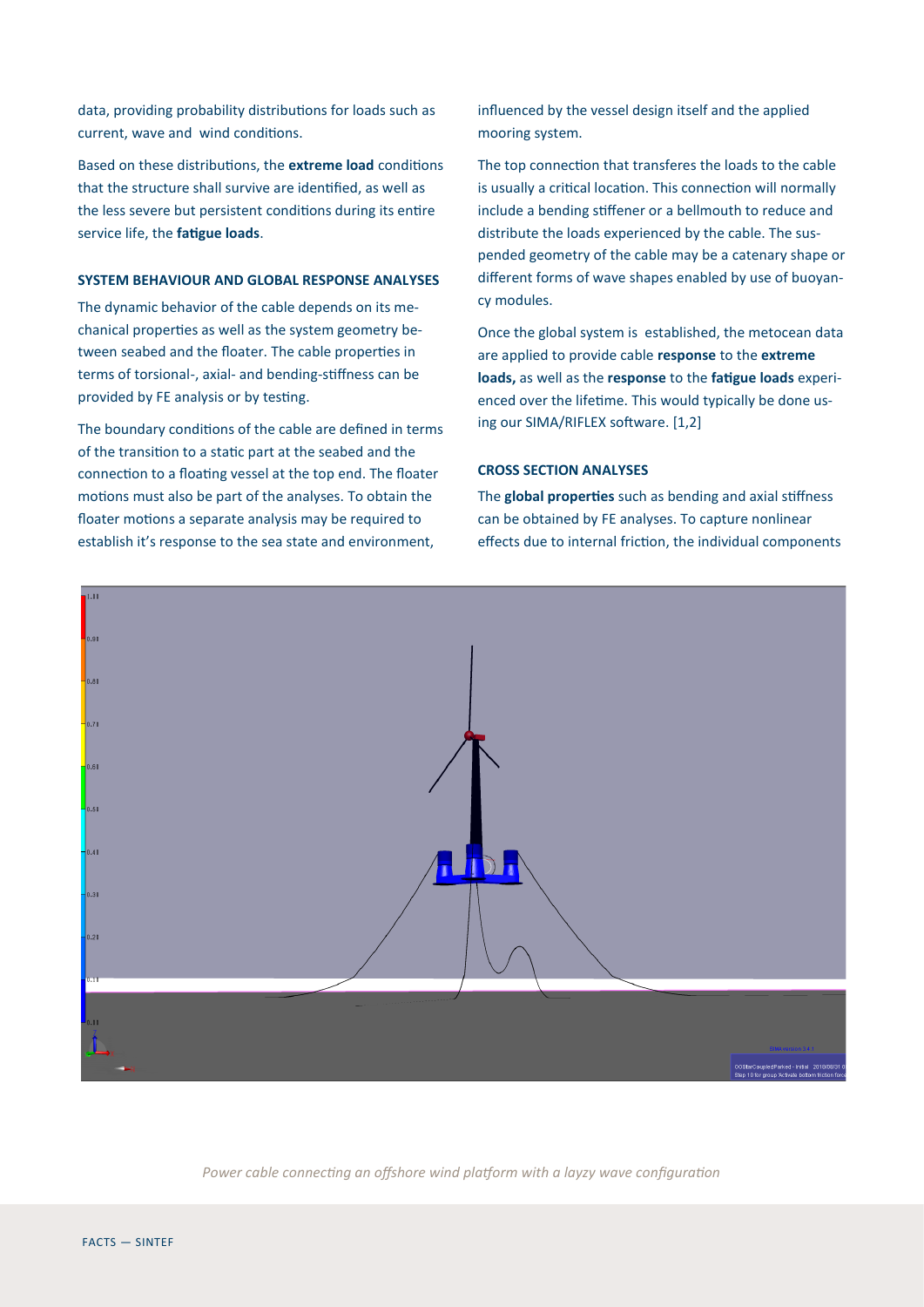



*Cable cross section*

of the structure must be modelled and the contact forces between them described in a proper manner. This is typically done using our UFLEX software [3] for cross sectional analyses of power cables and umbilicals.

*Typical capacity curves*

Based on the same analysis model, the **capacity curves** for the cable are defined. These curves provides limits for acceptable combinations of tension and curvature.

From the global response analyses detailed data on tension levels and curvature variations that the cable will be exposed to is available. Through the UFLEX local analysis, the resulting **stress variation** on component level can be obtained, hence linking the tension/curvature to the component stresses.

### **STRUCTURAL INTEGRITY VERIFICATION**

Checking that the **extreme response** is within the relevant **capacity curve** verifies the integrity for the extreme conditions.

To verify the **fatigue life** of the cable, the metocean data is usually lumped into a number of classes, each covering a fraction of what the cable will experience in its full life-

*Upper: Bi-directional time trace of curvature variation Lower: Time trace, tension variation vs. cable top angle* time. Each class has its separate wave, current and wind magnitude and direction. A global response analysis is performed for each class to provide time series of tension and curvature variations for the cable.





Axial tension